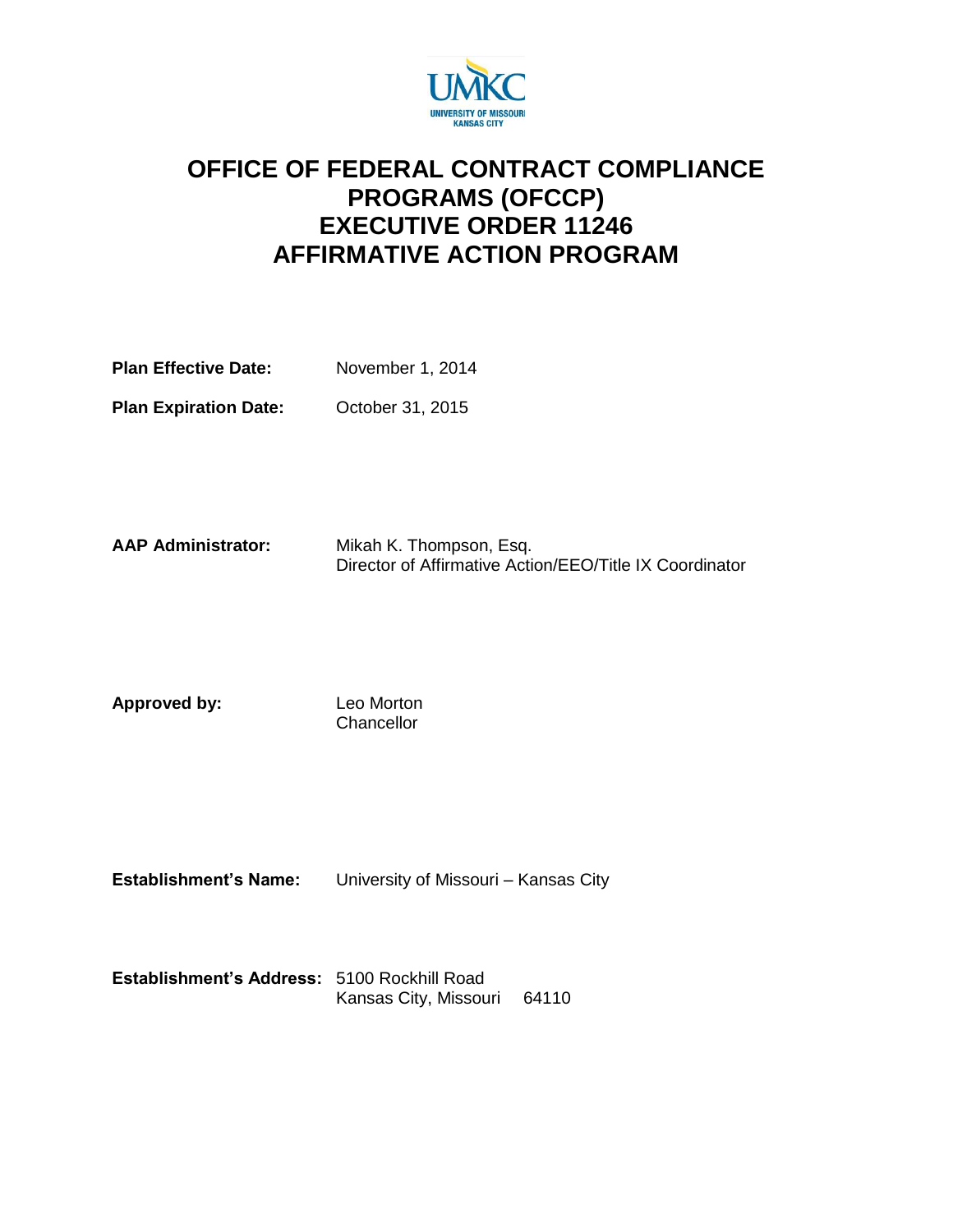

# **University of Missouri – Kansas City**

## **AFFIRMATIVE ACTION PROGRAM**

**for**

## **MINORITIES AND FEMALES**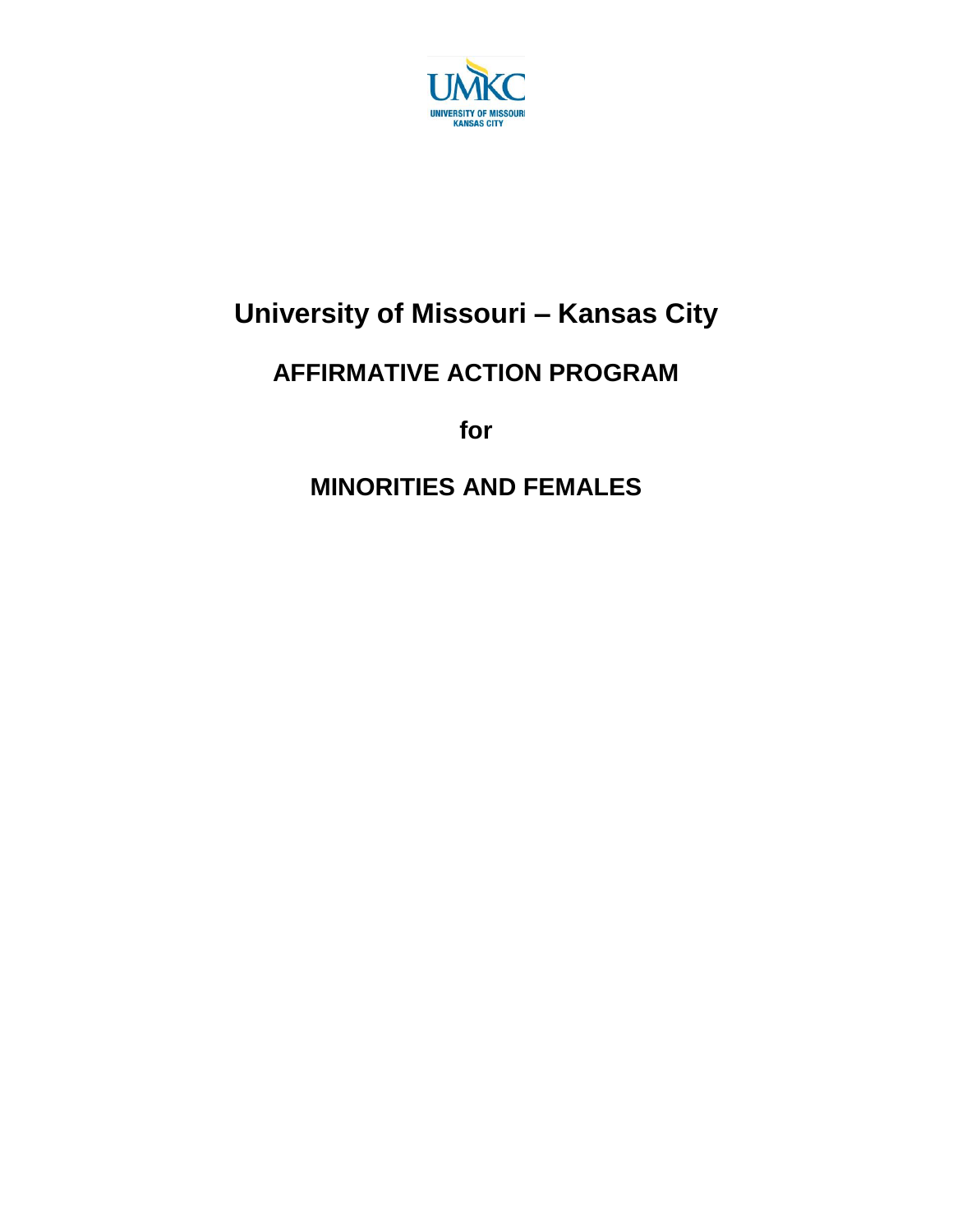

# **University of Missouri – Kansas City**

## **EXECUTIVE ORDER 11246 AFFIRMATIVE ACTION PROGRAM**

## **TABLE OF CONTENTS**

|    |                                                                                                               | Page |
|----|---------------------------------------------------------------------------------------------------------------|------|
| L. | <b>Introduction</b>                                                                                           | 1    |
|    | <b>II. EEO Policy Statement</b>                                                                               | 3    |
|    | III. Establishment of Responsibilities for Implementation of the Written<br><b>Affirmative Action Program</b> | 5    |
|    | A. Designation of Responsibilities of AAP Administrator                                                       | 5    |
|    | B. The Responsibilities of the Company's Management to Ensure<br><b>Implementation of the AAP</b>             | 6    |
|    | IV. Dissemination of Affirmative Action & EEO Policies                                                        |      |
|    | V. Identification of Problem Areas                                                                            | 8    |
|    | VI. Accomplishment of Prior Year Placement Goals                                                              | 12   |
|    | VII. The Development and Execution of Action-Oriented Programs                                                | 14   |
|    | <b>VIII. Internal Audit and Reporting Systems</b>                                                             | 17   |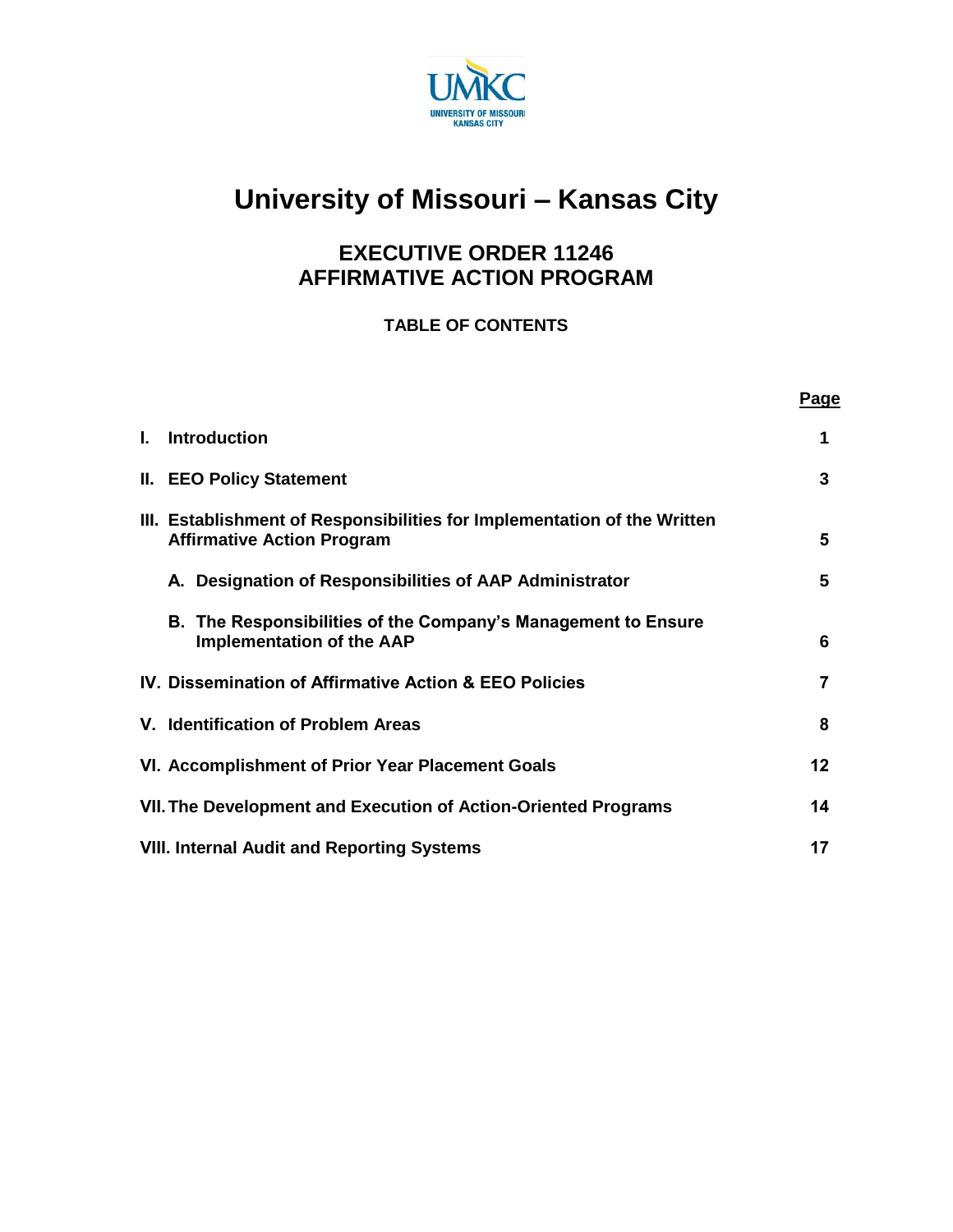

## **I. Introduction**

#### **Confidentiality**

The material set forth in this Affirmative Action Plan ("AAP") is confidential and may include personnel files, investigatory records, trade secrets, operations information, statistical data and other commercial and financial data, within the meaning of the Freedom of Information Act ("FOIA") (5 U.S.C. § 552), Title VII of the Civil Rights Act of 1964 (as amended) (42 U.S.C. §§ 2000e seq.), and the Trade Secrets Act (18 U.S.C. § 1905, and 44 U.S.C. §3508), the disclosure of which is prohibited by law and would subject the individual making the disclosure to criminal and/or civil sanctions. Pursuant to 18 U.S.C. § 1905, the Office of Federal

Contract Compliance Programs ("OFCCP") is prohibited from voluntarily releasing this information under the FOIA. In addition, FOIA's Exemptions 3 and 4 protect information in this document from mandatory disclosure to FOIA requestors. See, e.g., Chrysler v. Brown, 441 U.S. 281 (1979). Release of any trade secret, confidential statistical or commercial information would be arbitrary and capricious in violation of the Administrative Procedure Act ("APA"). See e.g., CAN Financial Corp. v Donovan, 830f.2d 1132, 1144 and n. 73 (D.C. Cir.) certiorari denied, 485 U.S. 977 (1988).

This AAP contains certain proprietary information relating to the University of Missouri – Kansas City's business that, if disseminated, could be detrimental to the competitive and business interests of this organization. At a minimum, the complexity of this data is subject to misinterpretation and misuse, which again can be very harmful to business goals and objectives solely unrelated to the affirmative action and equal employment opportunity concept. Accordingly, this AAP and its supporting data are to be disclosed only to individuals, companies and government agencies only where such individuals or entities have a legitimate business interest or legal entitlement to the information. The University of Missouri – Kansas City ("The University") specifically requests the following:

- 1. If this information is submitted to the OFCCP pursuant to the relevant Executive Order and regulations, it is to be considered confidential and not subject to disclosure without notifying the University of the agency's decision to disclose and providing the University with reasonable time to contest the disclosure.
- 2. If this information is supplied to another government contractor, EEOC representative or any other person who is given access to the AAP, it is not to be copied, reproduced, or disclosed without prior notification to the University.
- 3. No information contained in the AAP is to be copied, removed from the premises or released to other individuals without prior notification to the University.
- 4. All monitoring system reports as required by federal regulations and laws have been completed. Reports that require specific data such as names of employees and salary information are not an official part of this AAP. This information is on file at the University as Documentation and Supporting Data for AAP Reports and is available for review only as required by law.

Lastly, this AAP does not constitute an express or implied contract between the University and its employees, job applicants or other persons. Nothing in this AAP provides any individual or group with a private right of action against the University.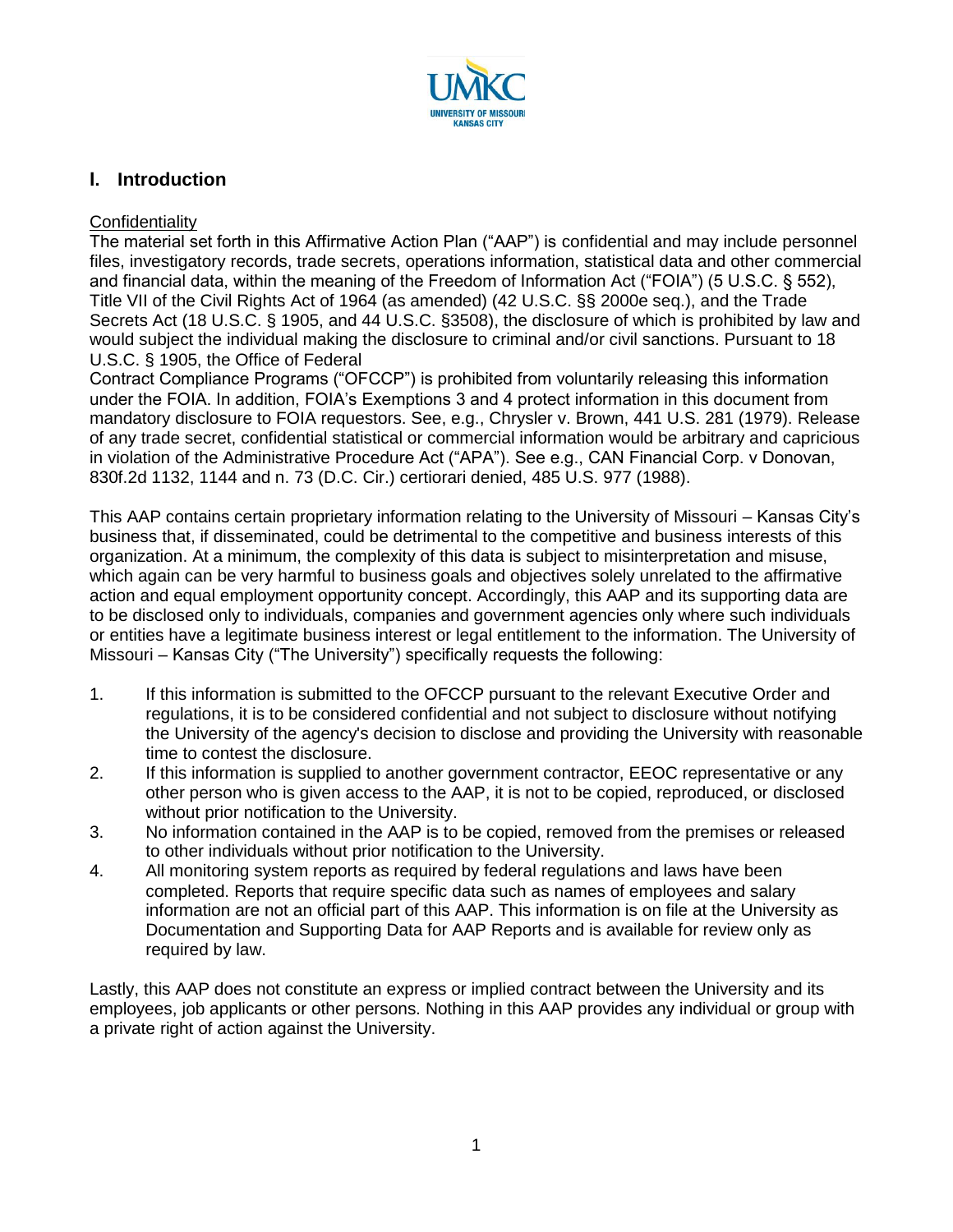

#### **Background**

The University, one of four University of Missouri campuses, is a public university serving more than 16,000 undergraduate, graduate and professional students. The University has established Schools of Dentistry, Medicine, Pharmacy, Nursing, Biological Sciences, Education, Computing and Engineering, Law and Graduate Studies; the College of Arts and Sciences; the Conservatory of Music and Dance; and the Henry W. Bloch School of Business and Public Administration.

The University is a federal government contractor subject to the affirmative action requirements of Executive Order 11246, the Rehabilitation Act of 1974 as amended, and the Vietnam Veterans' Readjustment Assistance Act of 1974, as amended, Section 4212. In compliance with these laws, the University has developed and implemented this AAP. Notwithstanding its obligations to comply with federal employment laws and regulations, the University is fully committed to the concept and practice of equal opportunity and affirmative action in all aspects of employment.

#### UMKC's Workforce

This AAP establishes annual placement goals for minorities and/or women when their employment within a specific job group is less than would be reasonably expected given their respective availability percentages in that particular job group. The University's placement goals within this AAP are not intended as rigid, inflexible quotas that must be met, but rather as targets reasonably attainable by applying every good faith effort in implementation. Moreover, the placement goals are not intended, nor is the effect of such placement goals intended, to discriminate against any females or minorities with respect to any employment opportunities for which they are qualified. Nothing herein is intended to sanction the discriminatory treatment of any employees. Indeed, all employment decisions at the University are made based on job-related criteria and in strict accordance with the Guidelines on Affirmative Action issued by the Equal Employment Opportunity Commission (EEOC) (29 C.F.R. Part 1608).

The University's workforce is divided into 246 job groups, which are included within the seven EEO-1 job categories as defined by the U.S. Department of Labor. The University has grouped jobs having similar content, wage rates and opportunities. As detailed in the Job Group Analysis, this AAP covers 3,485 employees including 893 minorities (25.6 percent) and 1898 women (54.5 percent). It is expected that these employees will help us reach mutual goals of profitability and efficiency, resulting in both business and personal growth. As described in detail below, the University has a continuing commitment to implementation of this AAP.

*Terminology:* This AAP consists of terminology contained in Executive Order 11246 and its related regulations. The use of such terms as "underutilization," "deficiency," "concentration," "affected class," "goal," "problem area," etc., should not be construed as an admission by the University, in whole or in part, that any problem area exists or that minorities or women have been or are presently being underutilized, concentrated, or discriminated against in any way by the University in violation of federal, state, or local fair employment practice laws. Furthermore, nothing contained in this AAP or its supporting data should be construed as an admission by the University, in whole or in part, that it has contravened such federal, state, or local employment practice laws.

*Reporting Period*: This AAP covers the reporting period November 1, 2014 to October 31, 2015.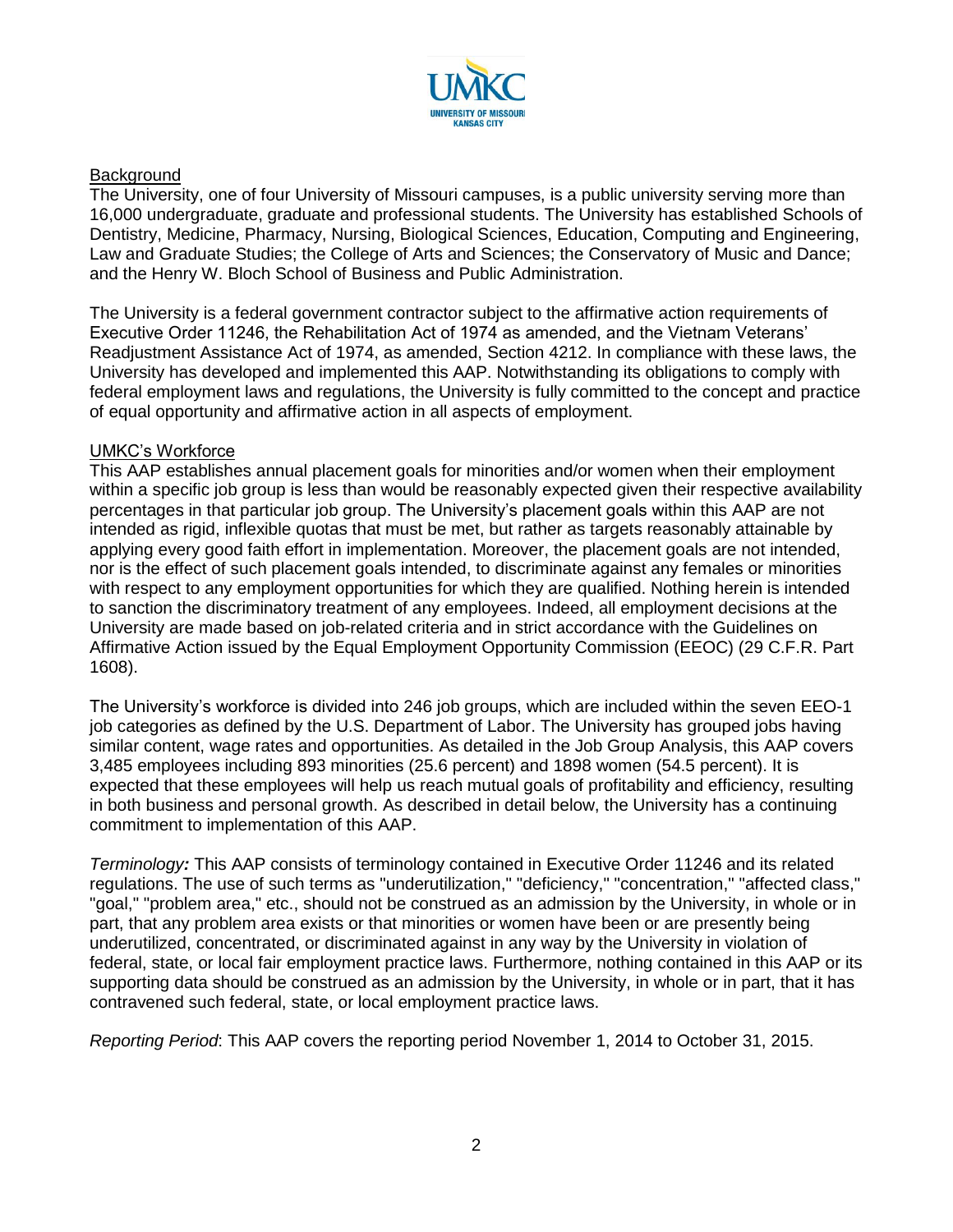

## **II. Equal Employment Opportunity (EEO) Policy Statement**

The EEO Policy statement on the following page is posted on the University Of Missouri-Kansas City's bulletin board along with our required employment posters as well as the University of Missouri-Kansas City's website.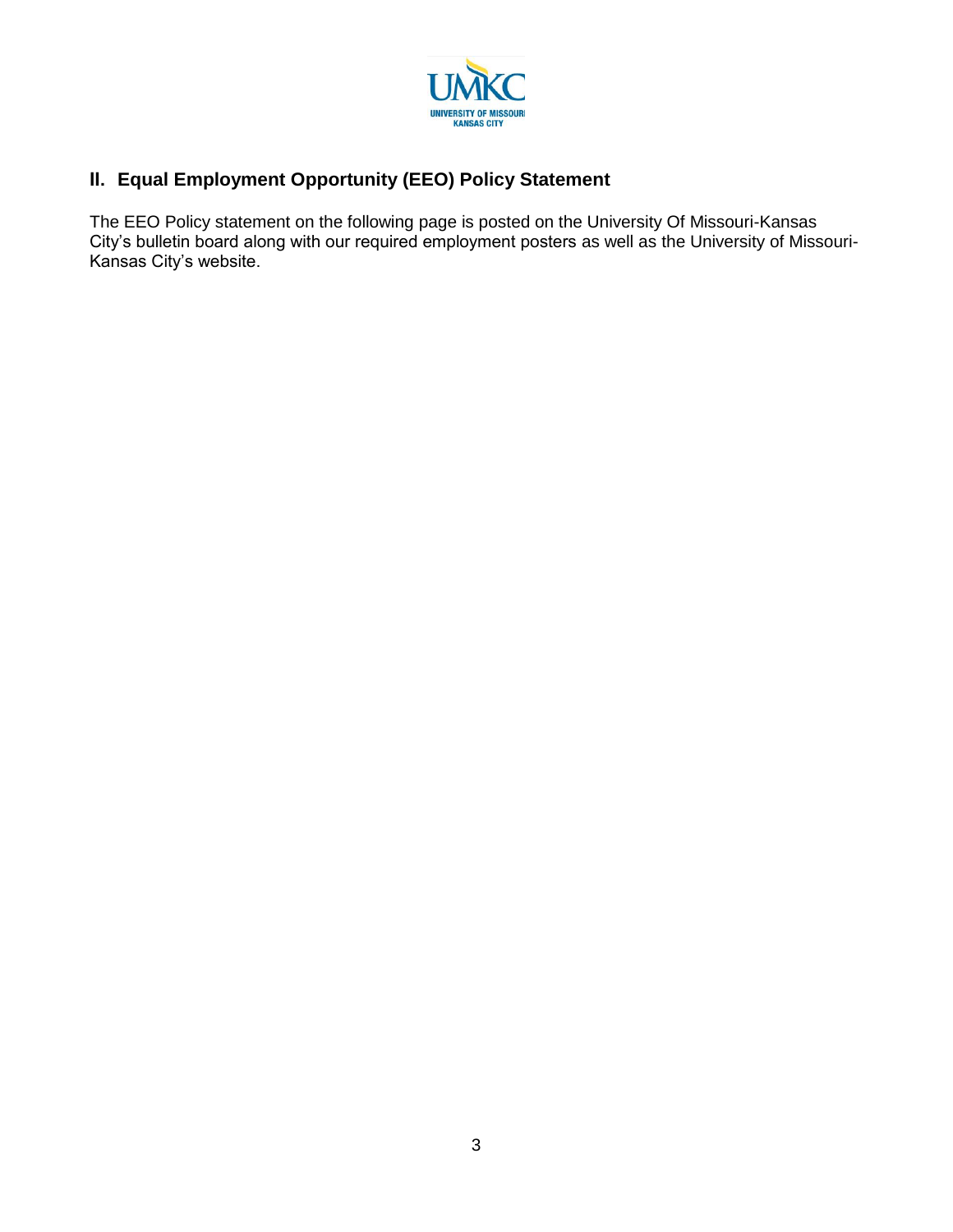

#### University of Missouri - Kansas City **EQUAL EMPLOYMENT OPPORTUNITY POLICY STATEMENT**

It is the policy of the University of Missouri-Kansas City (UMKC) not to discriminate against any employee or applicant for employment because of race, color, national origin, ancestry, religion, sex. sexual orientation, gender identity, gender expression, age, genetic information, disability or protected veteran status. It is also the policy of UMKC to take affirmative action to employ, and to advance in employment, all persons regardless of their status as minorities, females, individuals with disabilities, or veterans, and to base all employment decisions only on valid job requirements. This policy shall apply to all employment actions including, but not limited to, recruitment, hires, upgrades, promotions, transfers, demotions, layoffs, recalls, terminations, rates of pay or other forms of compensation; and selection for training, including apprenticeship, at all levels of employment. Furthermore, the University will provide qualified applicants and employees who request an accommodation due to a disability with reasonable accommodations, as required by law.

UMKC prohibits harassment of employees and applicants based on race, color, national origin, ancestry, religion, sex, sexual orientation, gender identity, gender expression, age, genetic information, disability or protected veteran status. UMKC also prohibits retaliation against employees and applicants for filing a complaint, opposing any discriminatory act or practice, assisting or participating in any manner in a review, investigation, or hearing or otherwise seeking to obtain their legal rights under any Federal, State, or local EEO law requiring equal employment opportunity. Prohibited retaliation includes, but is not limited to, harassment, intimidation, threats, coercion or other adverse actions that might dissuade someone from asserting their rights.

As Chancellor of UMKC. I am committed to the principles of affirmative action and equal employment opportunity. In order to ensure dissemination and implementation of equal employment opportunity and affirmative action throughout all levels of the University. I have selected Mikah K. Thompson, Esq., as the Director of Affirmative Action, Equal Employment Opportunity, and Title IX Coordinator for UMKC. One of Ms. Thompson's duties is to establish and maintain an internal audit and reporting system to allow for effective measurement of UMKC's programs.

In furtherance of UMKC's policy regarding affirmative action and equal employment opportunity. UMKC has developed a written Affirmative Action Program (AAP) that sets forth the policies, practices and procedures to which UMKC is committed in order to ensure that its policy of nondiscrimination and affirmative action for minorities, females, individuals with disabilities and protected veterans is accomplished. This AAP is available for inspection by any employee or applicant for employment upon request between 9 AM and 4 PM, Monday through Friday in the Office of Affirmative Action. The plan is also located on our website (http://info.umkc.edu/hr/affirmative-action/) and hard copies are located in the Miller-Nichols Library and the Health Sciences Library. Any questions should be directed to me, your supervisor, or Mikah K. Thompson as the Director of Affirmative Action, Equal Employment Opportunity, and Title IX Coordinator.

Leo E. Morton Chancellor University of Missouri-Kansas City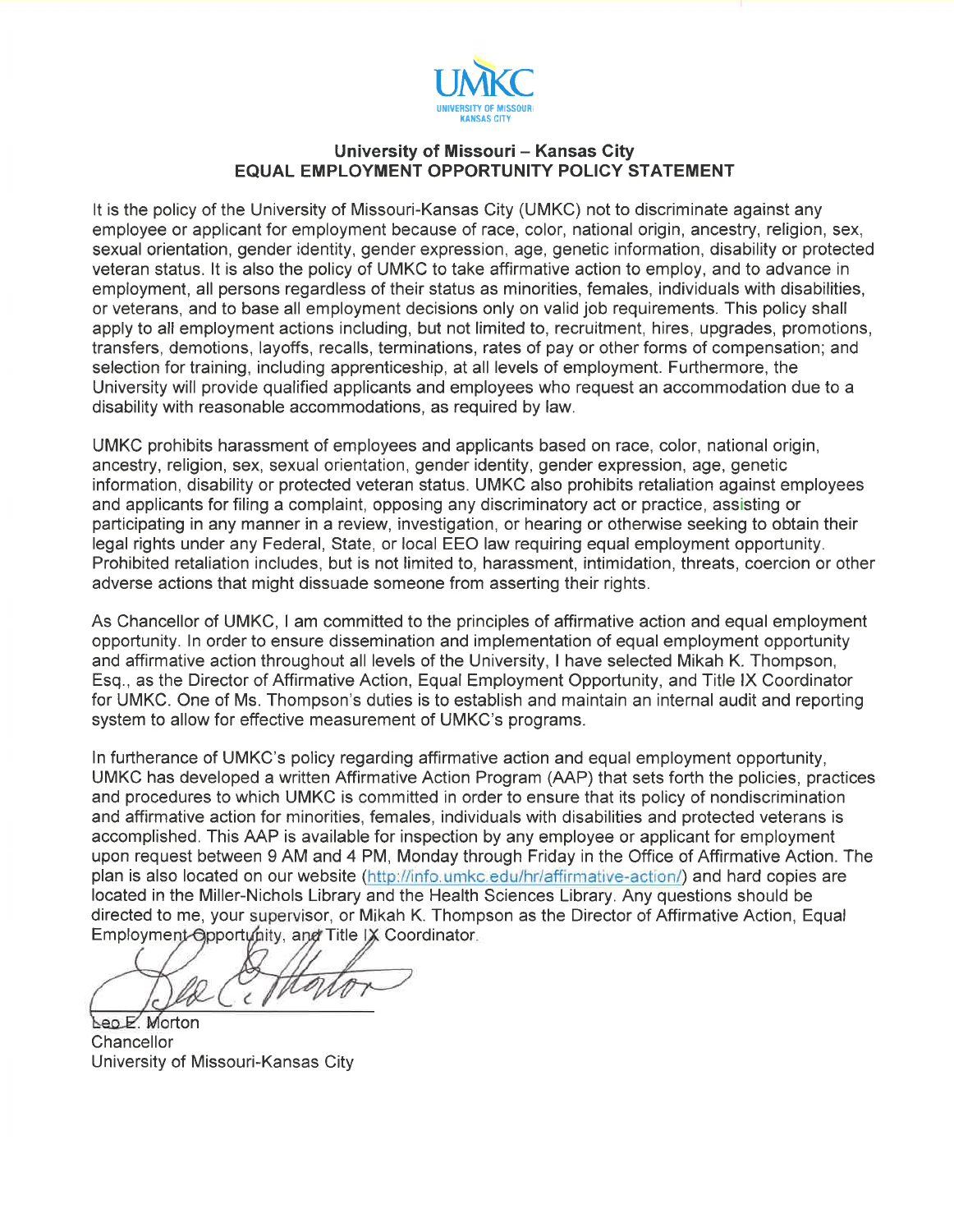

### **III. Establishment of Responsibilities for Implementation of the Written Affirmative Action Program**

#### A. Designation of Responsibilities of AAP Administrator

The ultimate responsibility for the AAP implementation rests with Leo Morton, Chancellor. Primary management responsibility and accountability for ensuring full compliance with this AAP is assigned to Mikah Thompson, Director of Affirmative Action. Thompson has the authority and necessary resources to ensure the AAP's effective implementation. The Chancellor, along with top management, actively supports the program and will provide assistance when needed.

The Director of Affirmative Action's duties include:

- 1. Developing policy statements, AAP methods, and internal and external communication techniques;
- 2. Assisting in identification of problem areas, and developing strategies to eliminate any problems identified;
- 3. Creating, monitoring, and reporting methods that will:
	- a. Measure the effectiveness of the University's equal employment and AAP;
	- b. Indicate any need for remedial action;
	- c. Determine the degree to which the University's placement goals and objectives are being attained;
	- d. Provide management with a working understanding of the University's AAP placement goals and objectives;
- 4. Meeting with managers, supervisors and employees to ensure that they fully understand and are following the University's EEO policies;
- 5. Ensuring that supervisors understand that their work performance is being evaluated in part on the basis of their demonstrated commitment to equal employment opportunity, and that it is their responsibility to prevent all types of unlawful workplace harassment;
- 6. Serving as liaison between the University and enforcement agencies; appropriate minority and women's organizations; and community action groups engaged in employment opportunities for minorities and women;
- 7. Making contact with predominately female and minority high schools, colleges, and technical schools in the area for recruitment purposes; and
- 8. Ensuring that the University complies in the following ways:
	- a. EEO posters are properly displayed; and
	- b. All employees are afforded the opportunity and are encouraged to participate in all the University-sponsored educational, training, recreational and social activities.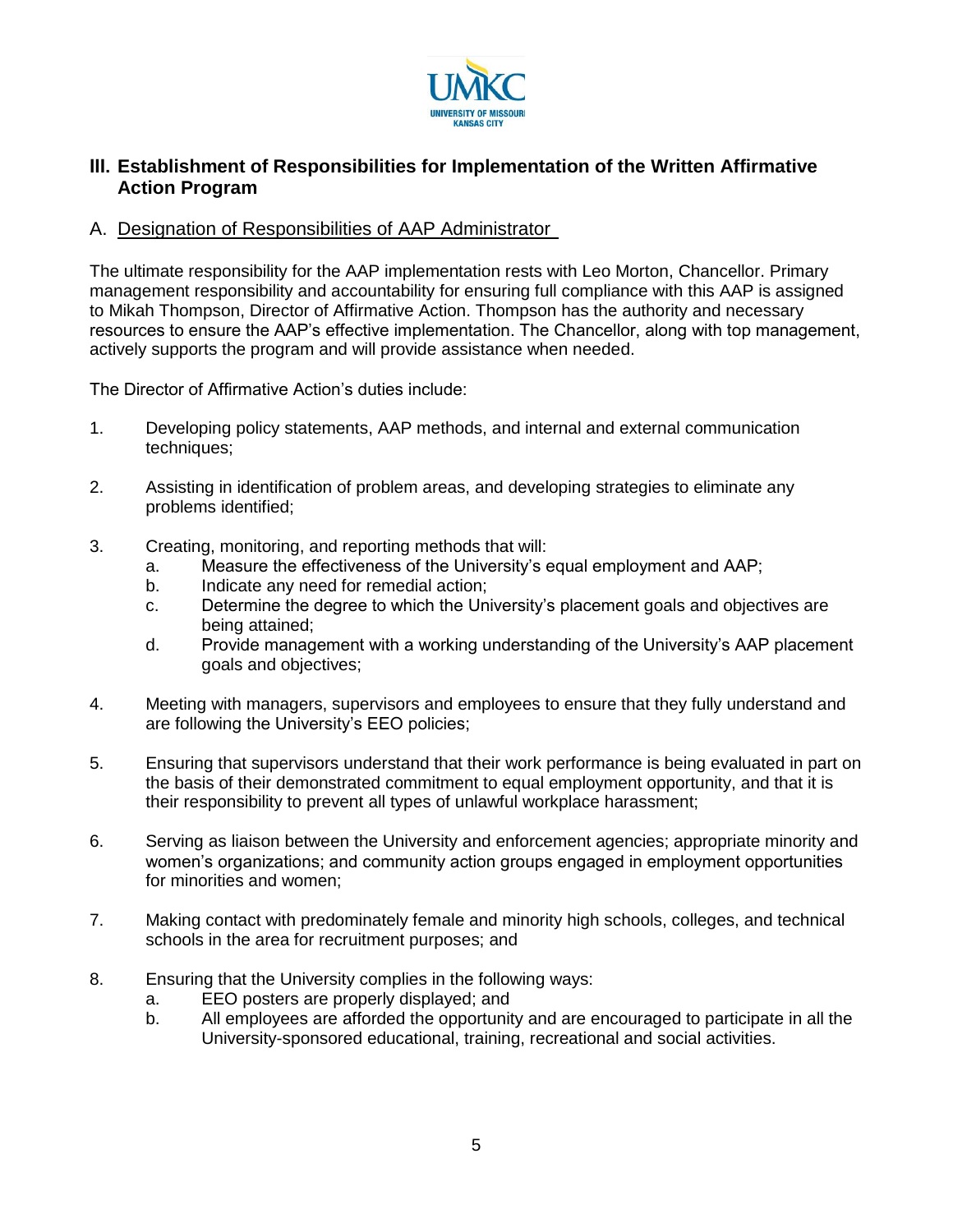

## B. The Responsibilities of the Company's Management to Ensure Implementation of the AAP

To ensure full potential of this AAP is reached, managers and supervisors are expected to:

- 1. Assist the Affirmative Action Director in the identification of any problem areas and help to eliminate any barriers to equal employment opportunity;
- 2. Whenever possible, become involved in local minority organizations, women's organizations, community action groups, and community service programs;
- 3. Work with the Affirmative Action Director to periodically review hiring and promotion patterns and training programs to isolate impediments to the attainment of affirmative action placement goals and objectives;
- 4. Review the qualifications of employees to ensure that minorities and women are given full opportunity for transfers/promotions and provide career counseling;
- 5. Provide career counseling for employees as needed;
- 6. Adhere to the University's policy of equal employment opportunity for all employees and ensure that the policy is understood, supported and adhered to by the employees they supervise; and
- 7. Take action to prevent the harassment of employees based on protected characteristics or due to a perception that an individual might have been the beneficiary of the University's affirmative action efforts.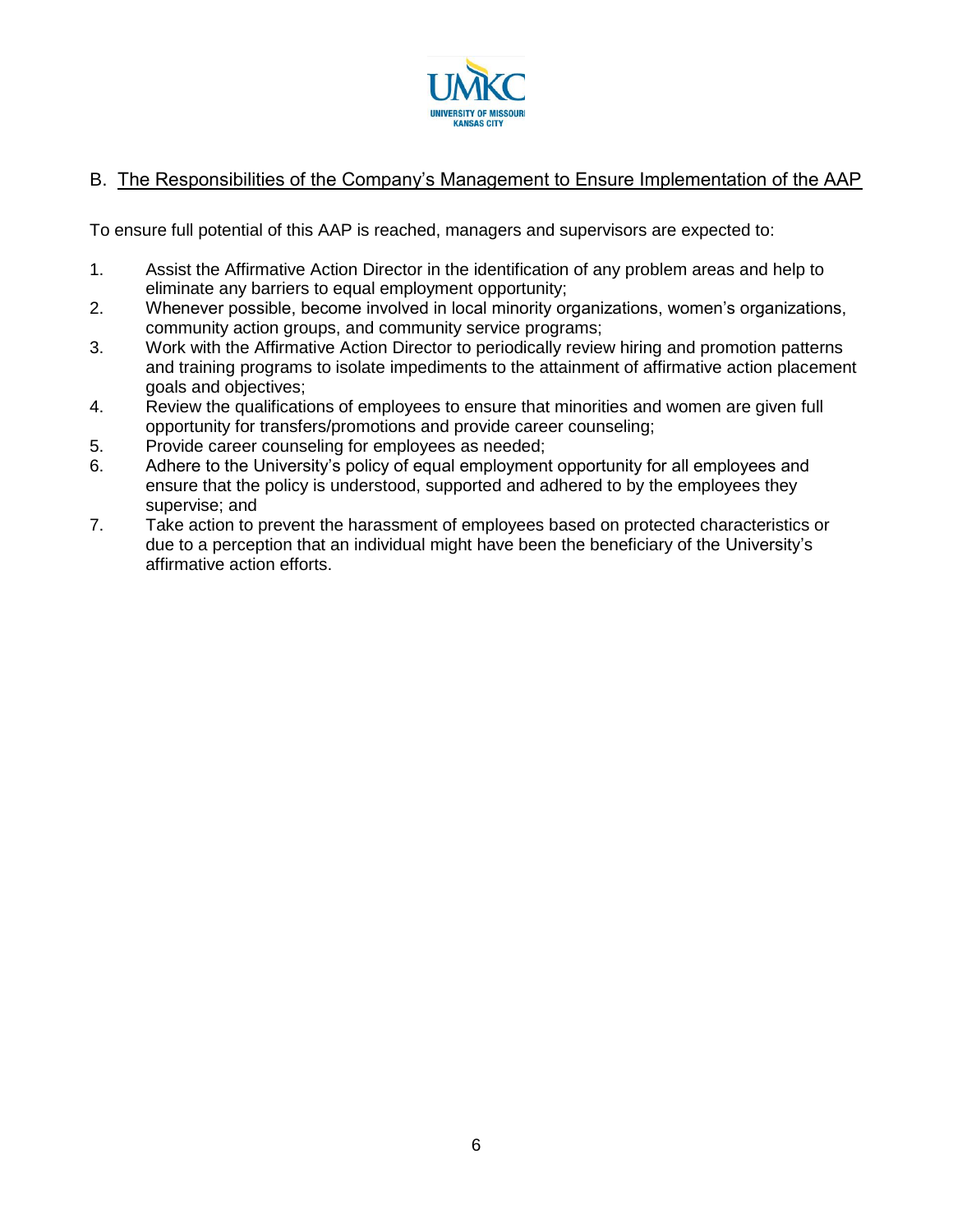

## **IV. Dissemination of Affirmative Action & EEO Policies**

#### Internal Dissemination

The University's commitment to equal employment opportunity and affirmative action is communicated internally in the following ways:

- 1. Policies regarding nondiscrimination in employment and affirmative action are contained in the University's employee handbook, which is accessible electronically on the University's Human Resources website.
- 2. All posters required by the Department of Labor are posted on the University's Human **Resources**
- 3. The University's prior years' Affirmative Action Plans are available for review in the Office of Affirmative Action, 212 Administrative Center, and in the following locations on campus:
	- a. The Affirmative Action website, http://info.umkc.edu/hr/affirmative-action/
	- b. The Reference Desk in the Miller Nichols Library; and
	- c. The Circulation Desk in the Health Science Library.
- 4. The University's online application system displays the University's EEO Policy statement properly, and all notices required by the Department of Labor are posted properly on electronic job announcements and applications.

#### External Dissemination

The University's commitment to equal employment opportunity and affirmative action is also communicated externally in the following ways:

- 1. Providing recruiting sources from which the University seeks qualified applicants, including minorities and women, with access to the University's equal employment and affirmative action policy statement, which is located on the University's Career Opportunities web page;
- 2. Distributing several publications featuring the University's students, faculty, staff, alumni and volunteers. These publications include articles about minorities and women who are making headlines locally and nationally.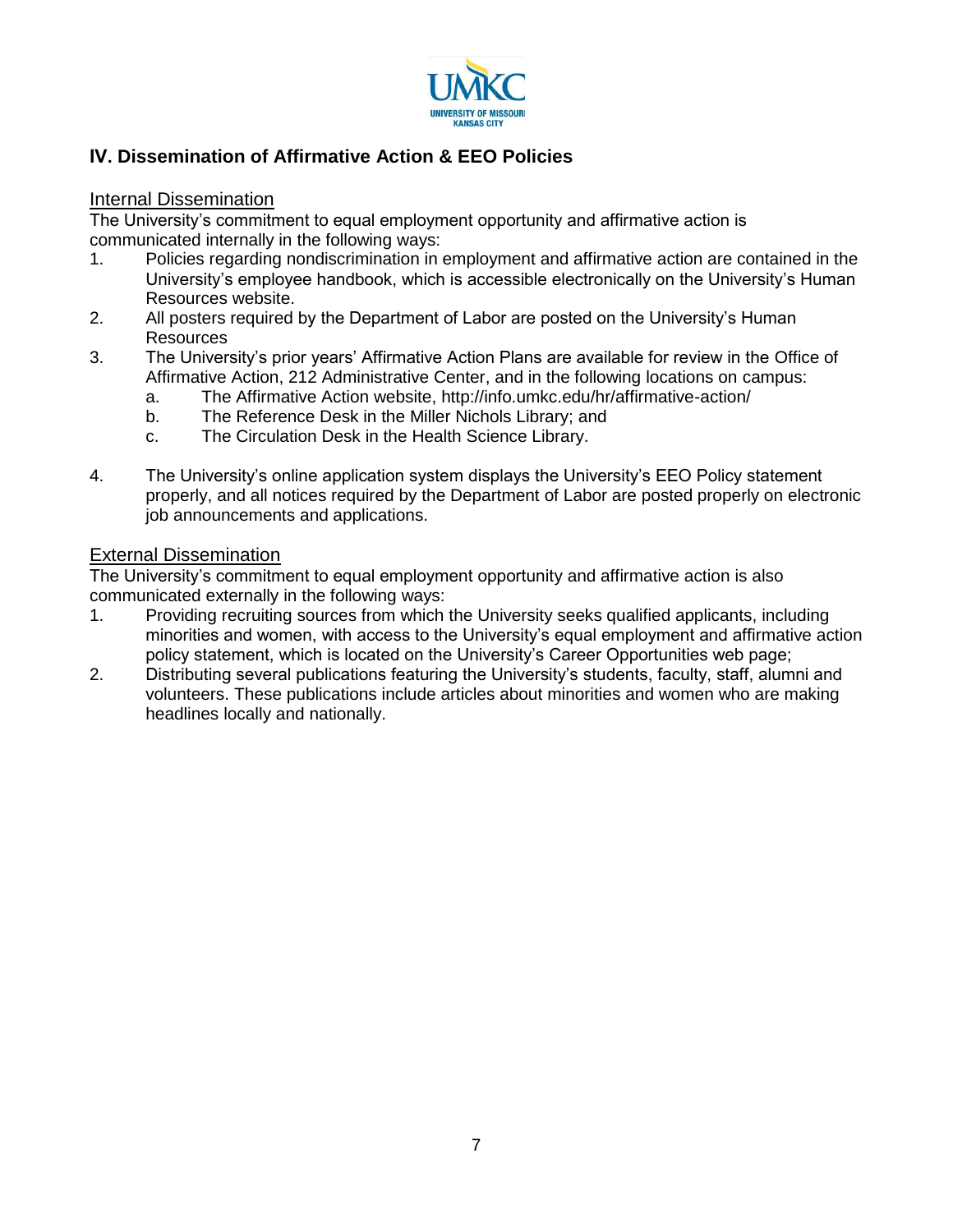

## **V. Identification of Problem Areas**

The University of Missouri-Kansas City performs in-depth analysis of its total employment process to determine if there are areas where minority and/or female groups may face impediments to equal opportunity. The following analyses are conducted in order to reveal any potential problem areas:

#### Placement Goals

An analysis of incumbency versus availability is performed to determine whether there are problems of minority and/or female utilization. Whenever a problem exists, as defined by a statistical methodology, Placement Goals are set (see the Placement Goals report which follows this section).

Whether there are Placement Goals or not, steps will be taken to encourage and increase the percentage of qualified minorities and/or females applying for positions both externally and internally. These steps may include, but are not limited to the following:

- Working with hiring managers and recruiters to determine appropriate outreach to attract qualified applicant pools;
- Recruiting at colleges and universities with a significant percentage of minority and/or female students;
- Publishing job advertisements in newspapers and/or magazines that target minorities and/or females;
- Offering mentorship programs for minority and/or female employees;
- Offering job training to minorities and/or females currently employed by the company in order to increase their chances of advancement;
- Offering tuition reimbursement to employees to obtain training that will increase their chances of advancement;
- Using recruitment companies that specifically target minorities and/or females; and
- Continuing to use the services of the respective Employment Service Delivery System.

#### Personnel Activity

The University has analyzed additional personnel activities to determine: (1) whether and where impediments to equal employment opportunity exist; and (2) whether there are significant selection disparities by race/ethnicity or gender. These activities include applicant flow, hires, promotions, terminations, and other personnel actions.

*1. Applicant Flow*

During the plan year, November 1, 2014 through October 31, 2015, the Human Resources department accepted applications for open positions, and all persons interested in obtaining employment with the University were advised to apply according to the University's current policy. Applications and complete records were kept to ensure compliance with equal employment opportunity goals.

*2. Hires*

The University's Human Resources Department utilizes non-discriminatory criteria in its hiring practices. Specifically, the following procedures have resulted in hiring decisions that are free of discrimination: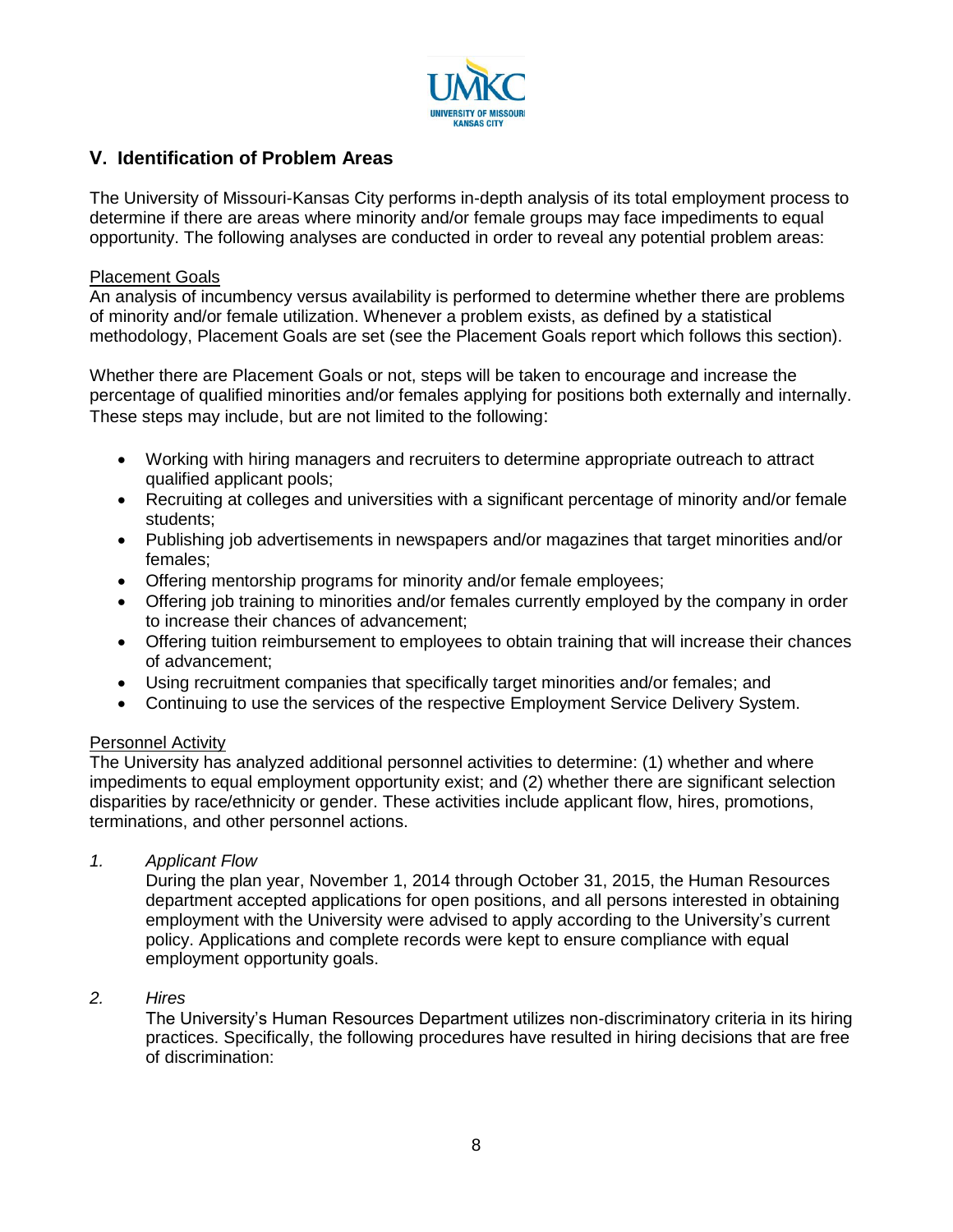

- The University's job descriptions explain in specific detail the essential functions of the associated job. All required qualifications for each job are non-comparative and strictly relevant to the essential job functions listed within the description.
- In accordance with the OFCCP's regulations, all job postings and applications include language that stating the University is an equal opportunity employer and all qualified applicants will receive consideration regardless of race, color, religion, sex, age, disability, veteran status, national origin, or any other characteristic protected by applicable law.
- Hiring and pre-employment tests have been reviewed and are administered in a nondiscriminatory manner.
- All employees are encouraged to refer qualified applicants to the University for employment. In addition, the University has formal recruitment procedures to apprise minority and women's groups, educational institutions, and other referral sources of openings.
- Placing an applicant in a specific job in a department is the responsibility of management. Hiring decisions are based on the applicant's knowledge, skills, abilities, and any other job-related criteria.

A review of external hires for the prior plan year indicates the presence of equal employment opportunity a strong commitment to affirmative action.

#### *3. Promotion Practices*

The analysis of the University's promotion practices revealed that neither minorities nor women are being treated disparately in promotions. While the University has not implemented formal succession plans, the University's practices regarding Direct Promotions have contributed to the University's success in achieving equality. Notable aspects of the University's direct promotion practices include:

- Management-initiated promotions are based on performance and other job-related criteria without discrimination on account of race, color, religion, sex, age, disability veteran status, or national origin.
- Most promotional opportunities providing all interested employees with an opportunity to apply and notify pertinent managers of their special skills are posted.
- A direct promotion will not be approved when an underutilization exists within the AAP job family in which the vacancy is located unless it is also approved by the Affirmative Action Officer.
- Any vacancy created by a direct promotion may be filled through a subsequent direct promotion until the vacated position fails to produce a promotable internal candidate. All vacancies must be filled through regular recruitment procedures.
- The University's program of career development enables all employees to designate career paths and positions for which they wish to be considered.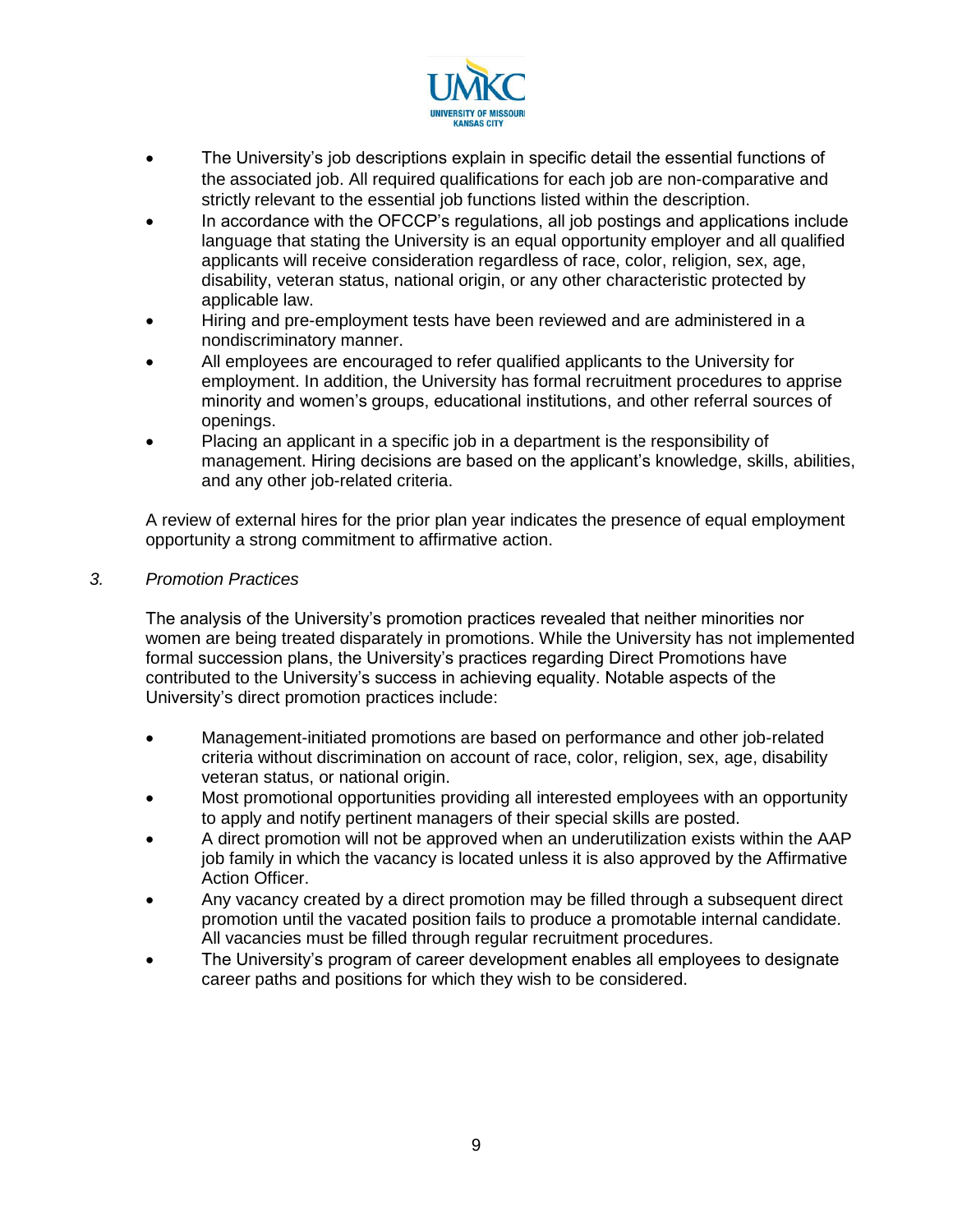

#### *4. Compensation Systems*

As part of its affirmative action obligations, the University has conducted a compensation analysis to determine whether there are pay disparities on the basis of gender, race, or ethnicity. According to our analysis, the University has not identified any significant problem areas. If the University discovers significant salary differences between men and women or non-minorities and minorities, it will determine whether they are the result of legitimate, nondiscriminatory factors such as tenure, time in job, time in grade, performance, education, previous experience, etc. Where appropriate, the University will take all reasonable and immediate steps to make any necessary adjustments.

#### *5. Terminations*

The University has evaluated its termination practices to determine whether there are disparities on the basis of gender, race or ethnicity. The University's terminations did not present a problem for women or minorities. When terminations or reductions in force are necessary, the University makes its decisions without regard to race, color, religion, sex, age, disability, veteran status, national origin, or any other characteristic protected by applicable law.

#### **Technical Phases of Compliance**

The University's analysis of the technical phases of compliance reveals that the University fully complies with all the technical phases of its affirmative action obligations:

- 1. Equal Employment Opportunity posters are prominently displayed in each University location.
- 2. The University notifies all contractors and subcontractors via purchase orders and subcontracts that they may be subject to federal affirmative action obligations.
- 3. The University requires that all of their qualified contractors and subcontractors develop and maintain a written AAP.
- 4. The University's employment application has a statement concerning Equal Employment Opportunity.
- 5. All recruitment agencies and area schools and colleges will continue to be notified of the University's commitment to the goals of affirmative action.
- 6. All recruitment advertising includes the solicitation "An Equal Opportunity Employer" or its abbreviation.
- 7. All other required affirmative action notices and policy statements are posted on University bulletin boards and are updated annually.
- 8. All personnel and employment records made or kept by the University are retained for the required period as mandated by OFCCP regulations.
- 9. The University files annual IPEDS and VETS-100 reports with the appropriate agencies.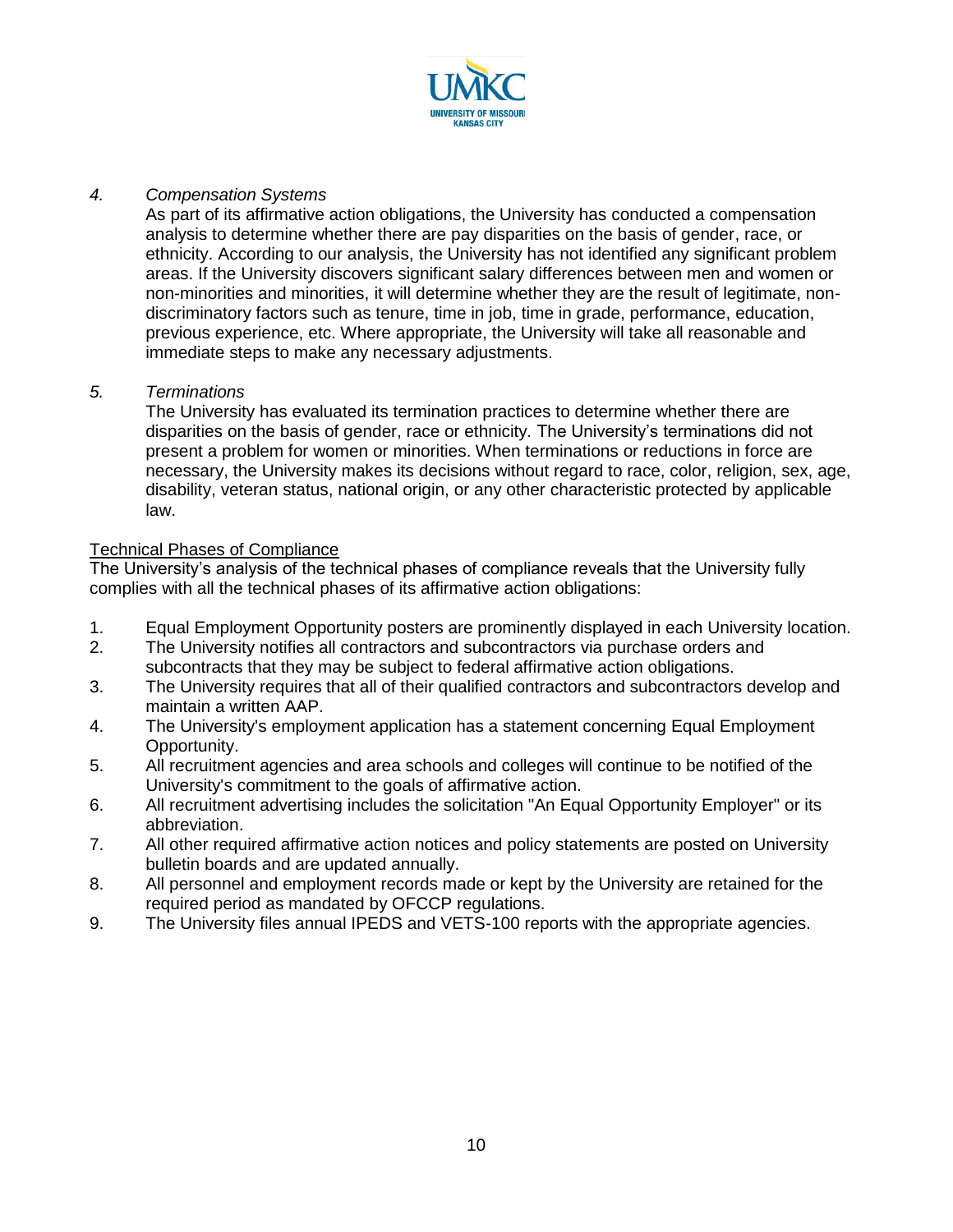

## <<PLACEMENTGOALS>>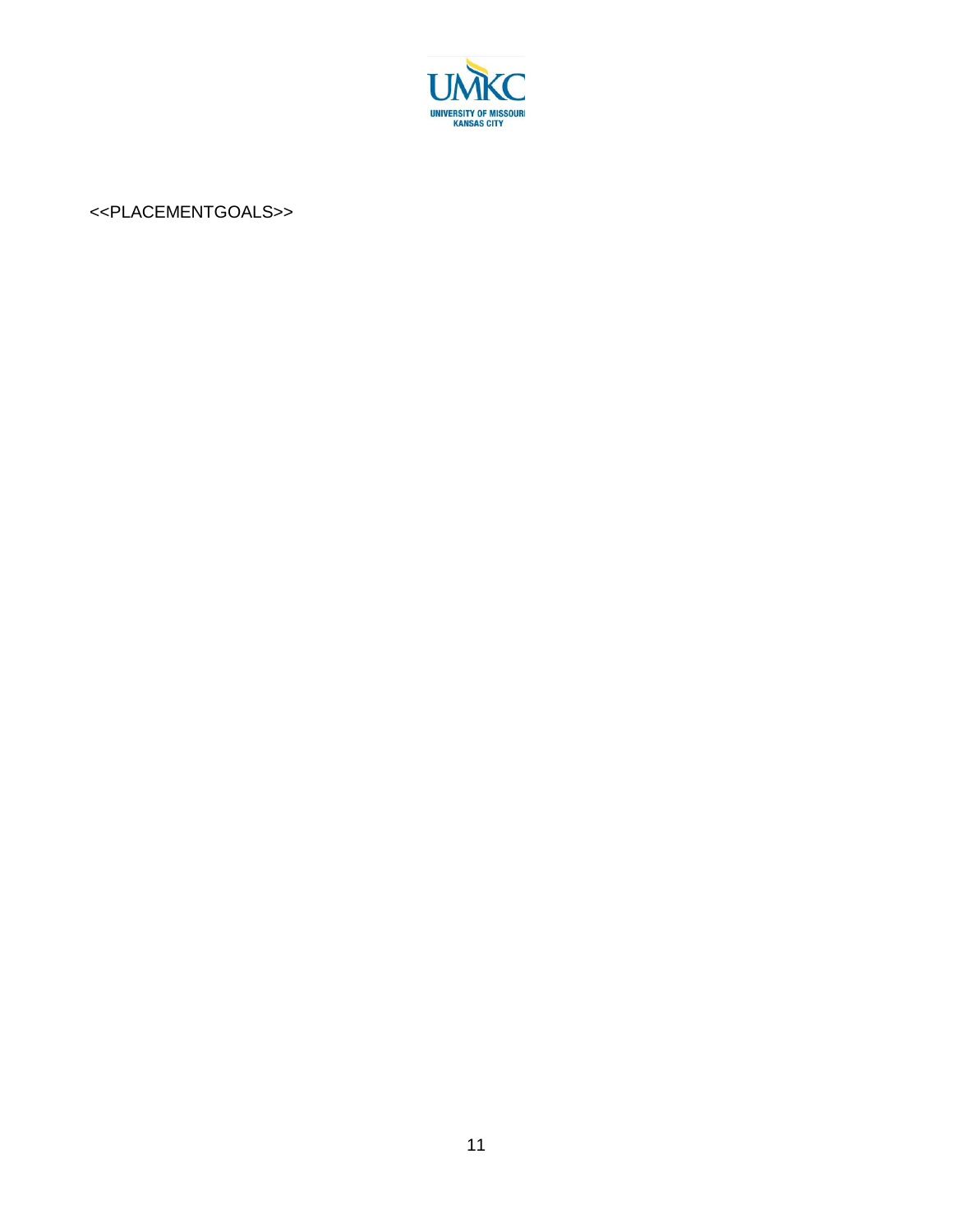

## **VI. Accomplishment of Prior Year Placement Goals**

Where goals were established for the prior year, the University developed action-oriented programs designed to accomplish the established goals and objectives, thereby enhancing employment and advancement opportunities in the company for minorities and/or females. The results of the prior year's Affirmative Action Program are identified on the Goal Attainment report.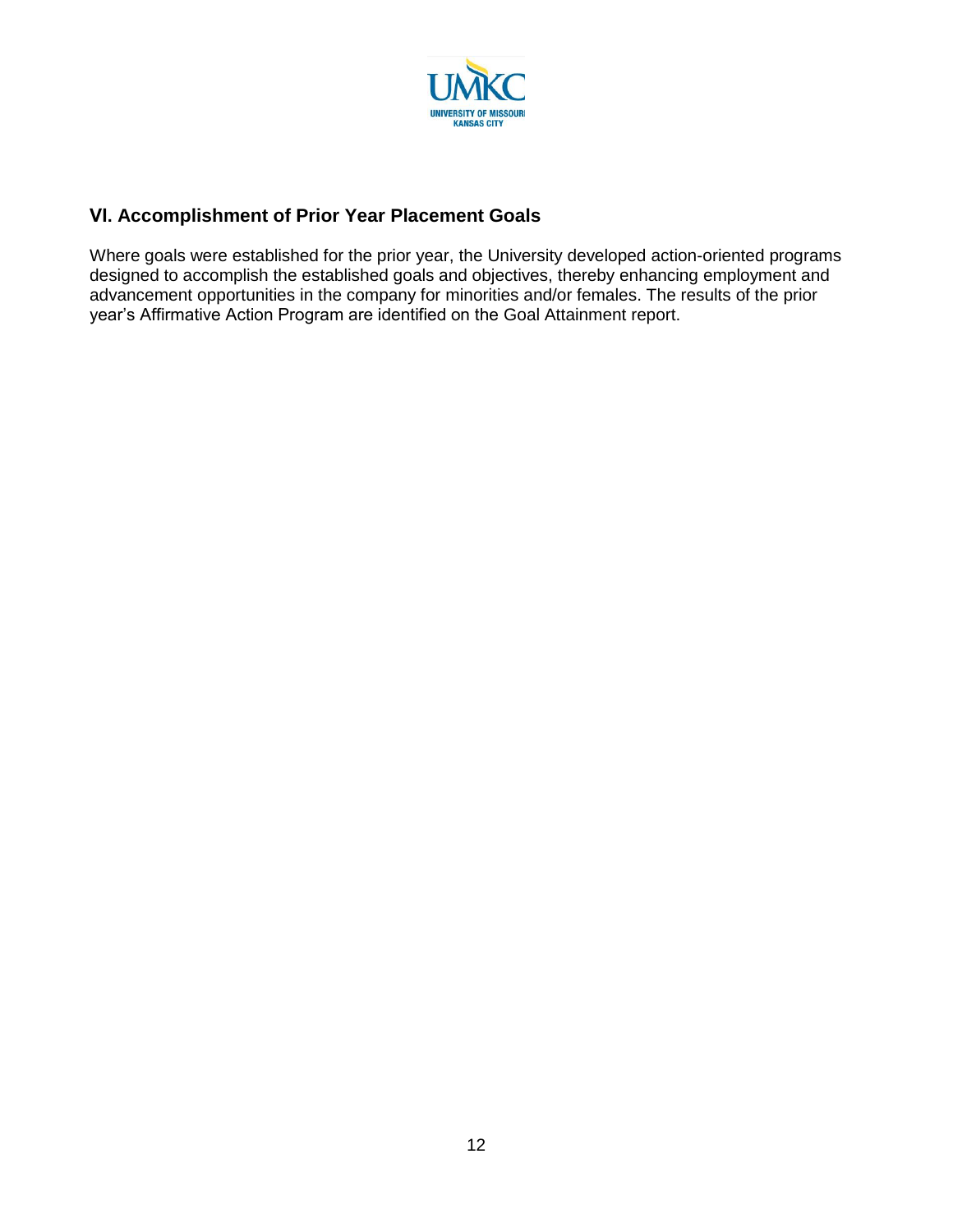

#### <<GOALATTAINMENT>>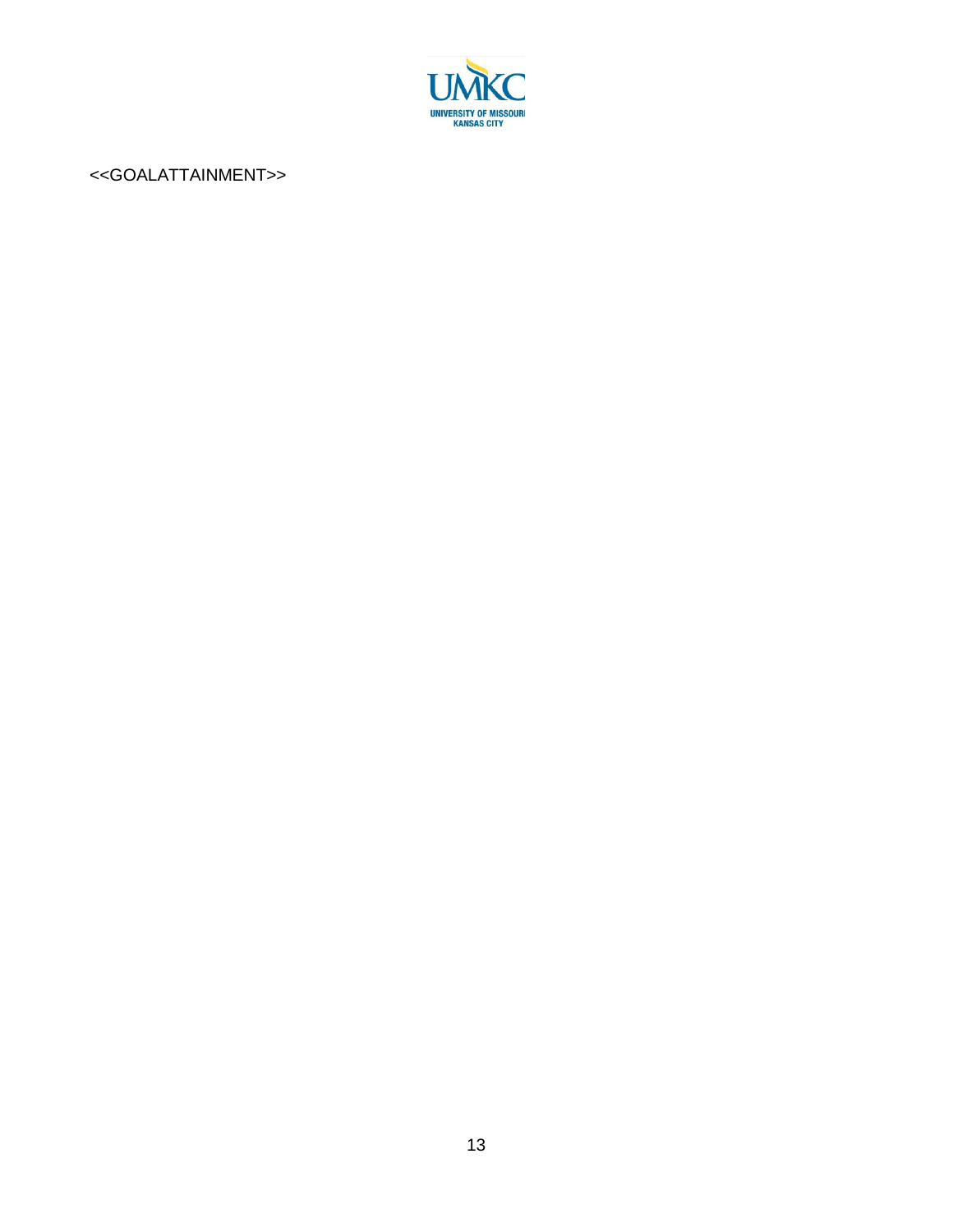

## **VII. The Development and Execution of Action-Oriented Programs**

#### Job Descriptions & Application Process

- The University has analyzed and will continue to analyze all positions and prepare written descriptions to accurately reflect position functions. The position description format ensures consistency in similar job positions across various organizational units.
- Job descriptions have been and will continue to be reviewed to determine the knowledge, skills, abilities, and other requirements necessary for the adequate performance of every job. Specifications will continue to be consistent for the same job in all organizational units and will not contain any requirements that would result in discrimination on the basis of race, color, religion, sex, age, disability, veteran status, national origin, or other characteristics protected by law.
- Job descriptions are available to incumbents and all members of management involved in the recruitment, screening, selection, and promotion process. Job descriptions are also made available to employees, applicants, and recruiting sources as appropriate.
- The University has carefully evaluated the total selection process and found it to be free from discrimination.
- The University does not and will not use any selection techniques that can be improperly used to discriminate against minority groups or women.

#### **Recruiting**

#### *Ongoing Measures*

- The University continues to contact the following recruitment sources for qualified minority and female candidates: National Association of Professional Women; KC Hispanic Chamber of Commerce; Urban League; News from Indian Country; and KoreaDirect.com.
- The University continues to participate in the Aim for Peace Job Fair and the Urban League Hiring Fair.
- Minority and women, as well as non-minority and male, employees are actively encouraged to refer applicants to the University's organization.
- The University continues to evaluate selection methods to ensure consistency, relation to job duties and avoid any disparate impact.

#### *Possible Measures to be implemented*

- The University will consider developing and sending to female and minority organizations letters expressing the University's interest in receiving qualified minority and female candidates.
- The University will also assess the rates at which its recruiting sources provide qualified minority and female candidates and use this information to replace ineffective sources and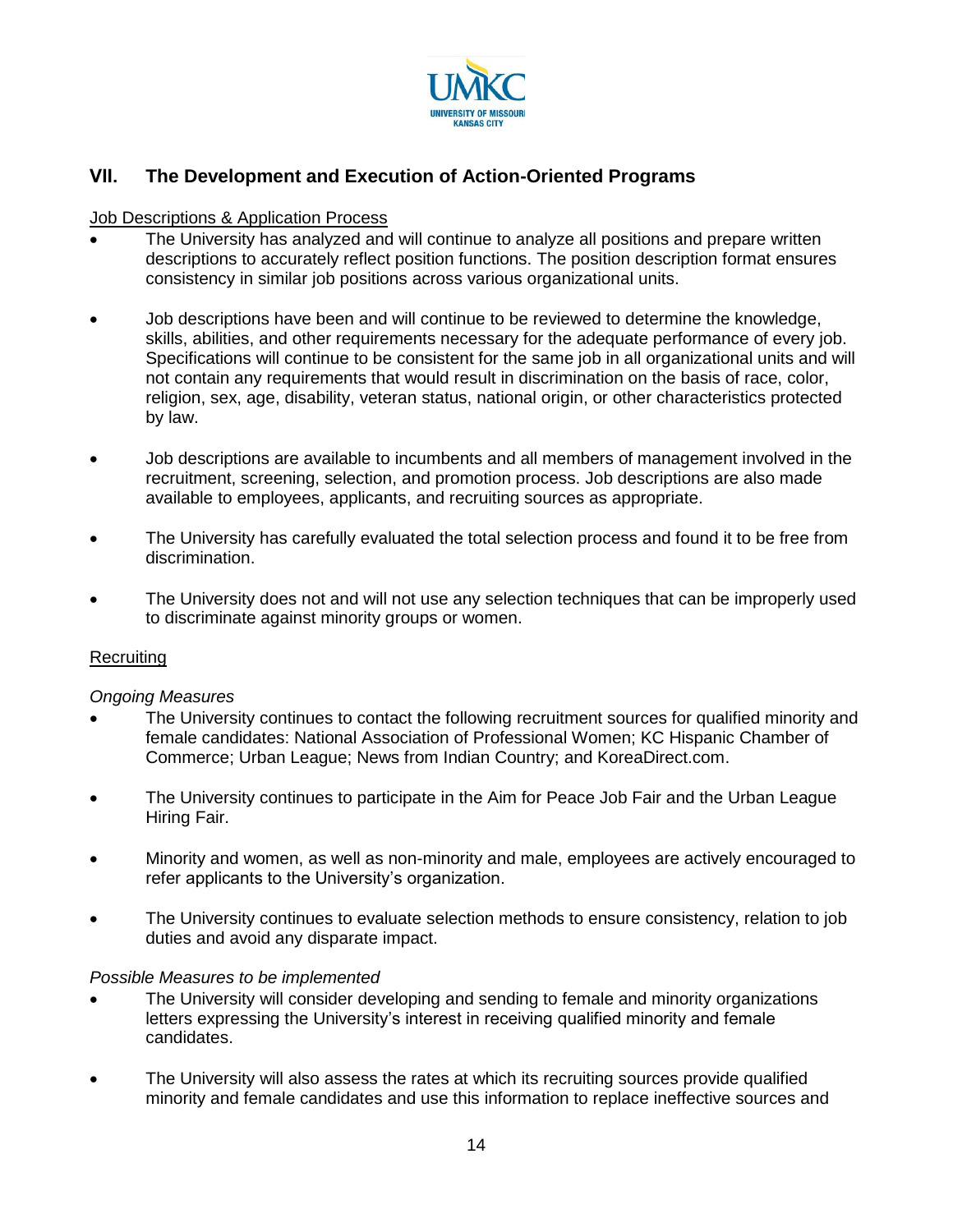

focus the University's recruitment efforts on the sources producing the highest rates of minority and female hires.

#### **Promotions**

The University has implemented the following programs and procedures to ensure that minority and female employees are given equal opportunities for promotion:

- On-the-job training is provided to all qualified employees to assist them in developing the necessary knowledge and skills for promotion to higher-level jobs. In addition, a tuition reimbursement benefit is also available to all qualified employees.
- The University uses a formal performance evaluation program for all employees. In addition, management and supervisors are trained on the basic methodology of performance evaluation.
- Neither minority nor female employees are required to possess higher qualifications than those of the lowest qualified incumbent in the job for which they apply.
- Seniority practices are not a problem since the University has no formal seniority system. Promotions are based on merit selection principles.
- The University will continue to make opportunities for advancement into more stimulating positions widely known though the University's career development process and by encouraging minorities and women to take advantage of these opportunities.

#### Training

#### *Ongoing Measures*

- The University's Hiring Managers have access to the Hiring Manager's website, which contains helpful tips for conducting interviews. The website also includes a copy of the University's HR policies, which outline the University's commitment to equal employment opportunity.
- The University requires all new supervisors and managers to complete core courses within six months of hire. These courses include: (1) Supervisor Foundations; (2) Policy Overview; (3) Legal & Effective Discipline; (4) Interviewing and Selection; (5) Litigation Landmines; and (6) Importance of Appraisals.
- To celebrate diversity in all aspects of university life, creating inclusive environments, culturally competent citizens, and globally-oriented curricula and programs. In consultation and cooperation with the Chancellor's Diversity Council, opportunities for campus wide training and various lecture series and events have been established and continue to be programmed (http://info.umkc.edu/diversity/).

#### *Possible Measures to be implemented*

The University will consider developing an affirmative action training program to provide its managers, supervisors and other key decision makers with formal classroom sessions, on-the-job reinforcement and periodic refresher training on relevant equal employment topics. The training may include the following concepts: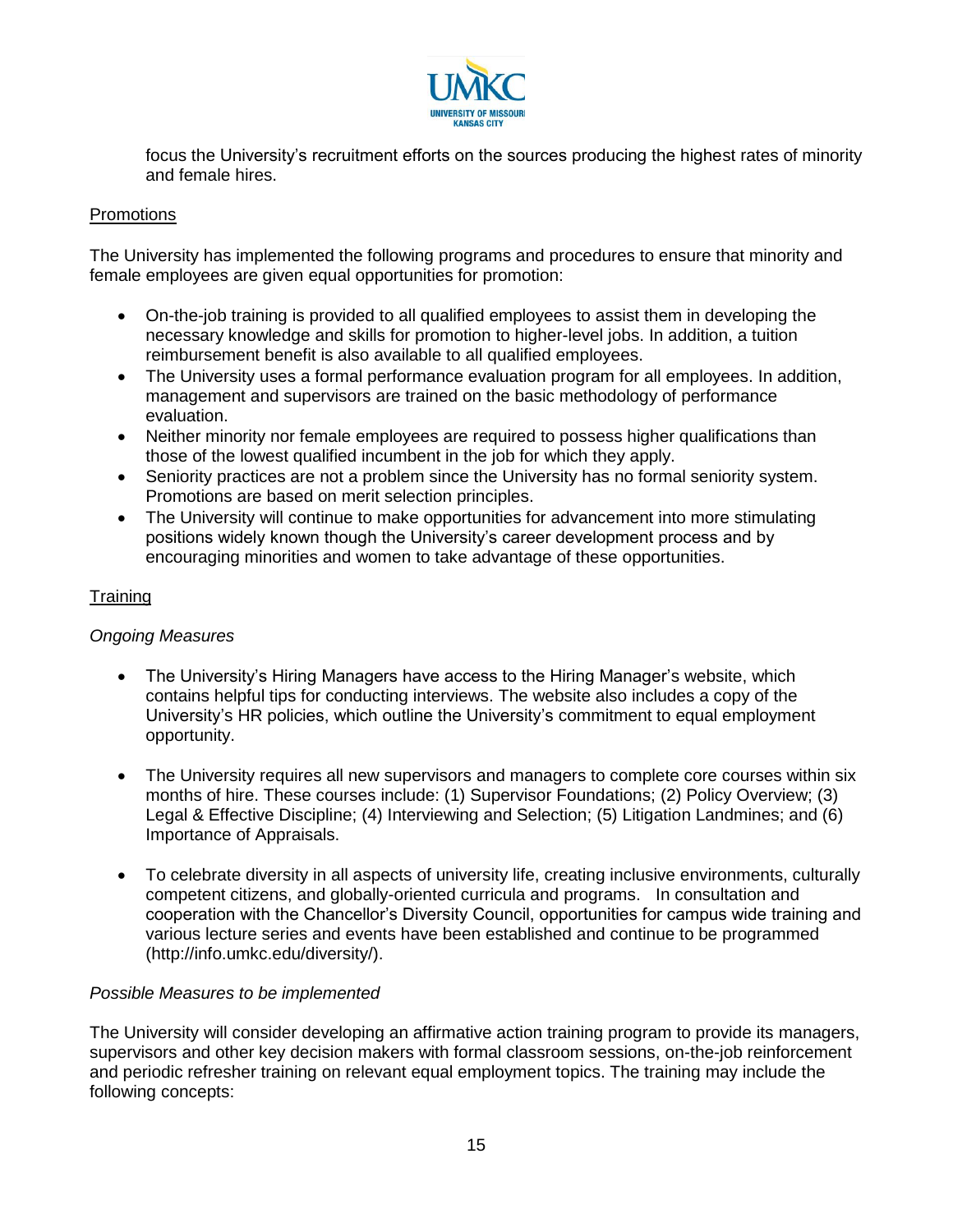

- Diversity & Inclusion
- Strategic Focus
- Diversity Management Challenges
- Implementation Plans
- Performance Diversity Measurement
- Identification of Problem Areas & Setting Corrective Goals
- Implementation of Audit & Reporting Systems
- Developing and Executing Action-Oriented Programs

#### Employee Relations & Complaint Resolution

- All of the University's facilities, sponsored recreation, social events and special programs are available to all eligible campus employees without regard to race or gender.
- Staff organizations and associations are available to employees in accordance with individual choice and interest.
- The University provides informal and formal complaint resolution processes, which offers employees and applicants the opportunity to resolve discrimination-related complaints at a low level.